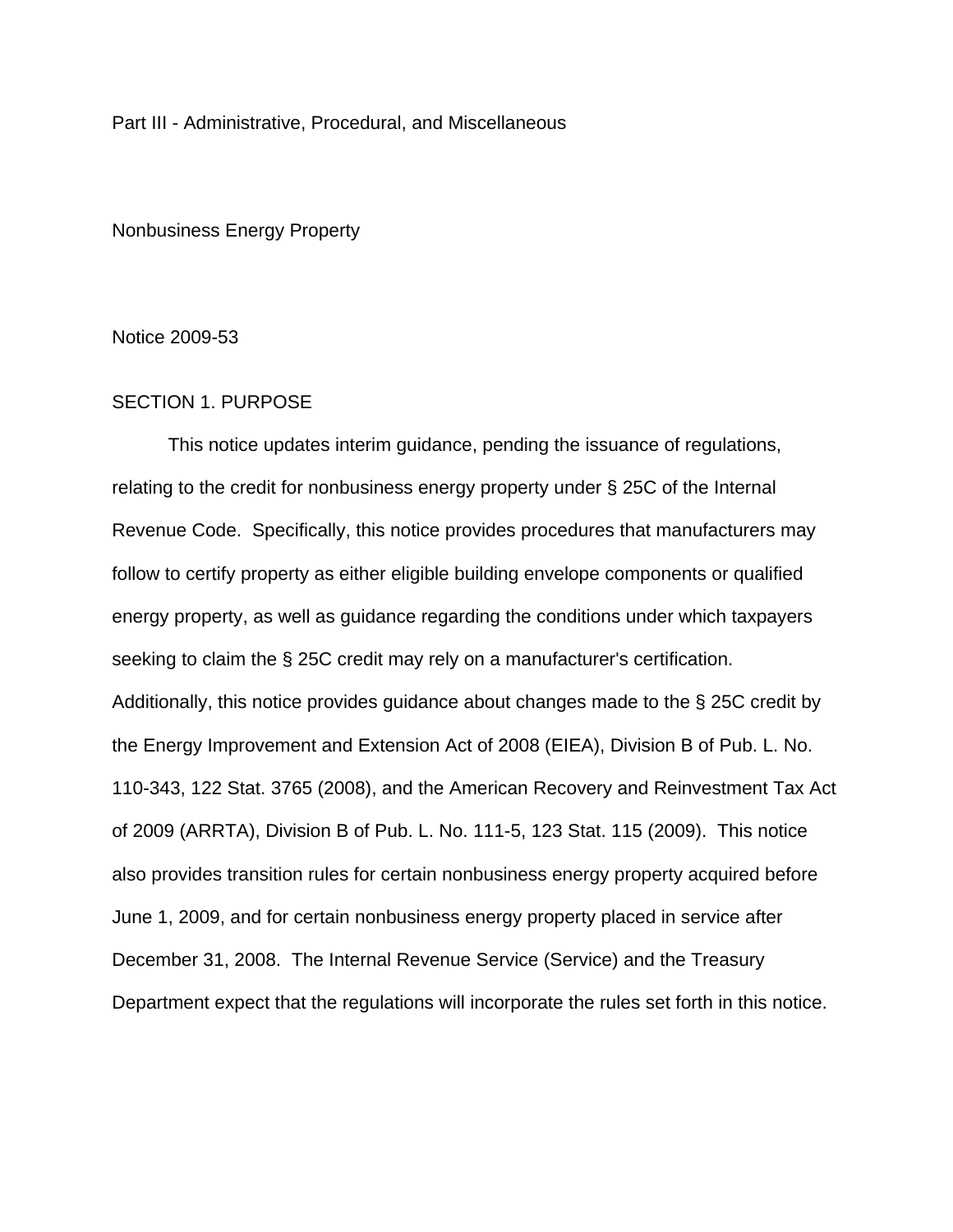### SECTION 2. BACKGROUND

.01 *Energy Policy Act of 2005*. Section 1333 of the Energy Policy Act of 2005 (EPACT), Pub. L. No. 109-58, 119 Stat. 594 (2005), added § 25C to the Internal Revenue Code. Section 25C, as added by EPACT, provided a credit for amounts paid or incurred for qualified energy efficiency improvements installed during a taxable year and for residential energy property expenditures paid or incurred by a taxpayer during the taxable year. Section 25C, as added by EPACT and as modified by EIEA and ARRTA, defines qualified energy efficiency improvements as building envelope components that satisfy specified efficiency standards (eligible building envelope components) and the requirements listed in section 2.05(1) of this notice and defines residential energy property expenditures as expenditures for energy property that satisfies specified energy standards (qualified energy property) and the requirements listed in section 2.05(1) of this notice. The credit was available for property placed in service after December 31, 2005, and before January 1, 2008. Notice 2006-26, 2006-1 C.B. 622, as clarified by Notice 2006-53, 2006-1 C.B. 622, provides guidance on the credit under § 25C for property placed in service after December 31, 2005, and before January 1, 2008.

.02 *EIEA*. Section 302 of EIEA reinstated and modified the § 25C credit for property placed in service during 2009. Neither EPACT nor EIEA provided any credit under § 25C for property placed in service during 2008.

Section 25C, as amended by EIEA, provided a credit against tax for the taxable year in an amount equal to the sum of--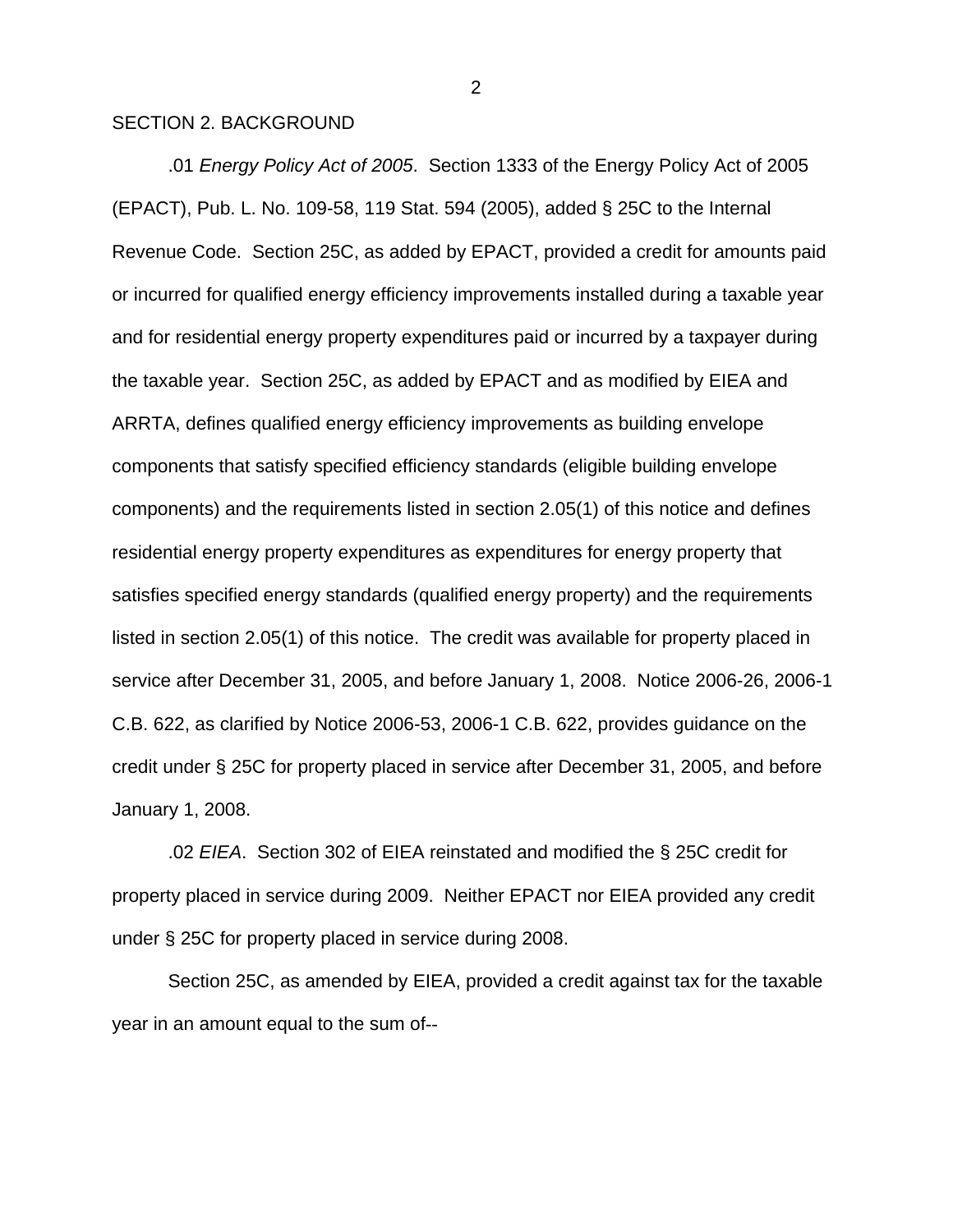(1) Ten percent of the expenditures paid or incurred by the taxpayer for qualified energy efficiency improvements installed during the taxable year, and

(2) The amount of expenditures for residential energy property. The maximum amount of credit allowed was \$50 for any advanced main air circulating fan; \$150 for any qualified natural gas, propane, or oil furnace or hot water boiler; and \$300 for any item of energy-efficient building property. The maximum amount of the credit allowable to a taxpayer under § 25C for all taxable years was \$500 (\$200 in the case of amounts paid or incurred for exterior windows (including storm windows and skylights)).

.03 *EIEA Energy Efficiency Standards*. Section 25C, as amended by EIEA, and Notice 2006-26, as clarified by Notice 2006-53, allowed a credit with respect to the following property:

(1) *Eligible Building Envelope Components*.

(a) An insulation material or system (including any vapor retarder or seal to limit infiltration) that--

(i) Is specifically and primarily designed (within the meaning of section 4.03 of this notice) to reduce heat loss or gain of a dwelling unit when installed in or on the dwelling unit; and

(ii) May be taken into account in determining whether the building thermal envelope requirements established by the International Energy Conservation Code (IECC) are satisfied.

(b) An exterior window, skylight, or door (other than a storm window or storm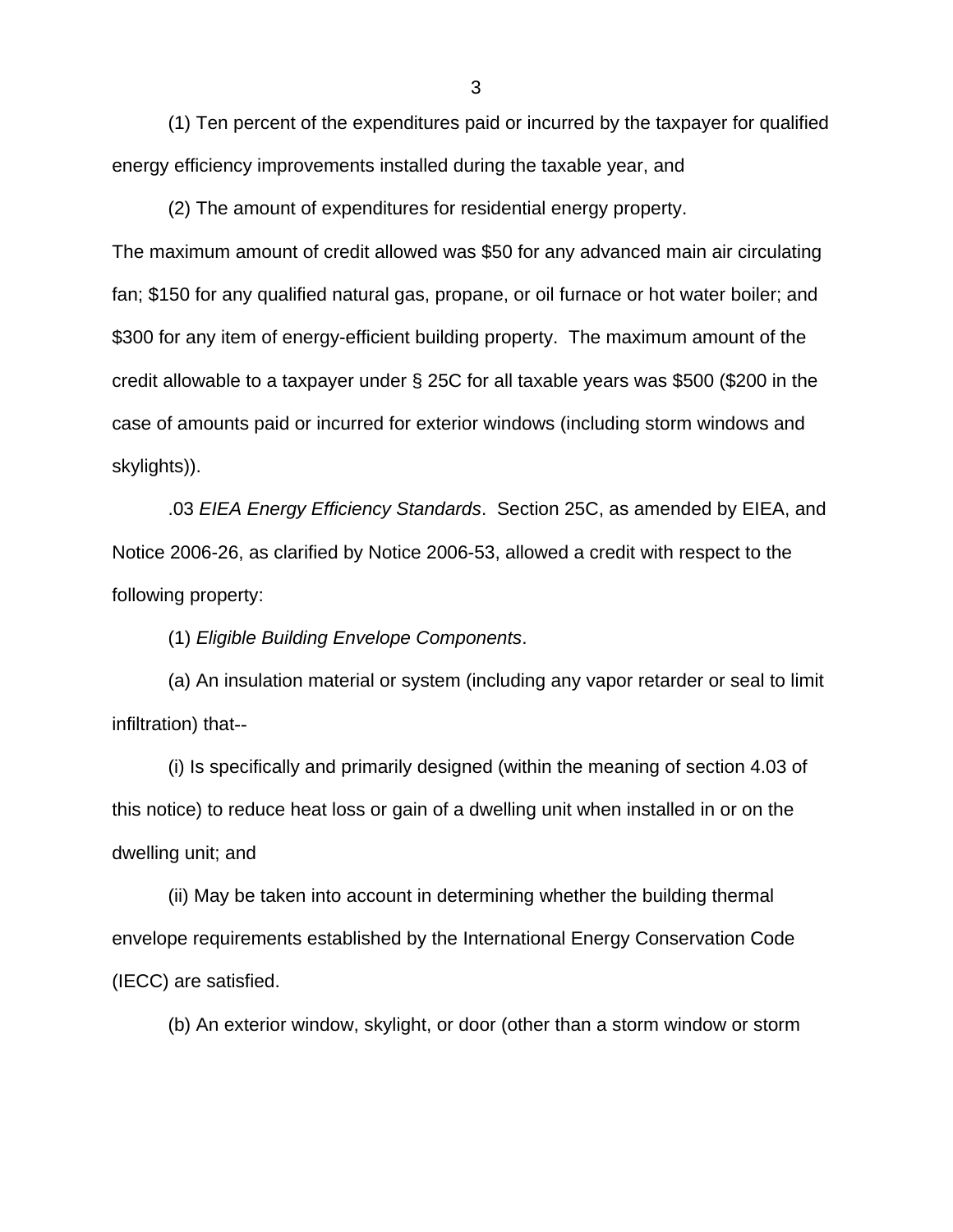door) that meets or exceeds the prescriptive criteria established by the IECC for the climate zone in which the window, skylight, or door is installed.

(c) A storm window that, in combination with the exterior window over which it is installed, meets or exceeds the prescriptive criteria established by the IECC for the climate zone in which such storm window is installed.

(d) A storm door that, in combination with a wood door that is assigned a default U factor by the IECC, does not exceed the default U factor requirement assigned to such combination by the IECC.

(e) Any metal roof that--

(i) has appropriate pigmented coatings that are specifically and primarily designed to reduce the heat gain of a dwelling unit when installed on the dwelling unit, and

(ii) meets or exceeds either of the applicable Energy Star program requirements. The applicable Energy Star program requirements for this purpose are those in effect at the time the expenditures for the roof are actually paid or incurred and those in effect at the time the expenditures are treated as made under  $\S$  25D(e)(8). (See  $\S$  25C(e)(1), which requires the application of rules similar to those of  $\S$  25D(e)(8) (relating to the time at which expenditures are deemed made for purposes of the credit under § 25D)).

(f) Any asphalt roof that--

(i) has appropriate cooling granules that are specifically and primarily designed to reduce the heat gain of a dwelling unit when installed on the dwelling unit, and

(ii) meets or exceeds either of the applicable Energy Star program requirements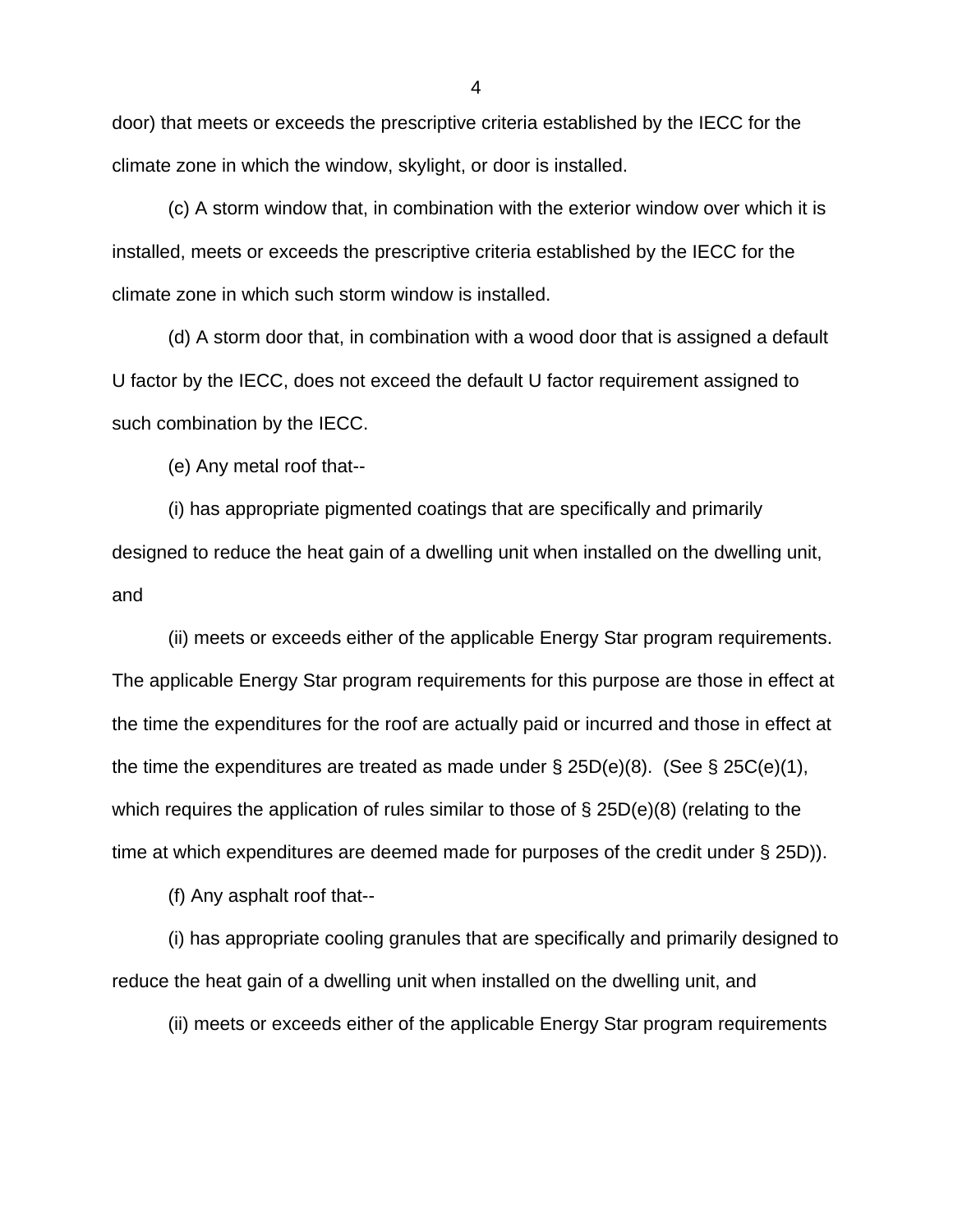(within the meaning of section 2.03(1)(e)(ii) of this notice).

(2) *Qualified Energy Property.*

(a) An electric heat pump water heater that yields an energy factor of at least 2.0 in the standard Department of Energy (DOE) test procedure.

(b) An electric heat pump that has a heating seasonal performance factor (HSPF) of at least 9, a seasonal energy efficiency ratio (SEER) of at least 15, and an energy efficiency ratio (EER) of at least 13.

(c) A central air conditioner that achieves the highest efficiency tier that has been established by the Consortium for Energy Efficiency, and is in effect on January 1, 2006.

(d) A natural gas, propane, or oil water heater that has an energy factor of at least 0.80 or a thermal efficiency of at least 90 percent.

(e) A stove that uses the burning of biomass fuel to heat a dwelling unit or to heat water for use in such a dwelling unit, and that has a thermal efficiency rating of at least 75 percent as measured using a lower heating value.

(f) A natural gas, propane, or oil furnace or hot water boiler that achieves an annual fuel utilization efficiency rate of not less than 95.

(g) A fan that is used in a natural gas, propane, or oil furnace and has an annual electricity use of no more than two percent of the total annual site energy use of the furnace (as determined in the standard DOE test procedure).

.04 *ARRTA*. Section 1121 of ARRTA modified the credit under § 25C for amounts paid or incurred in taxable years beginning after December 31, 2008, and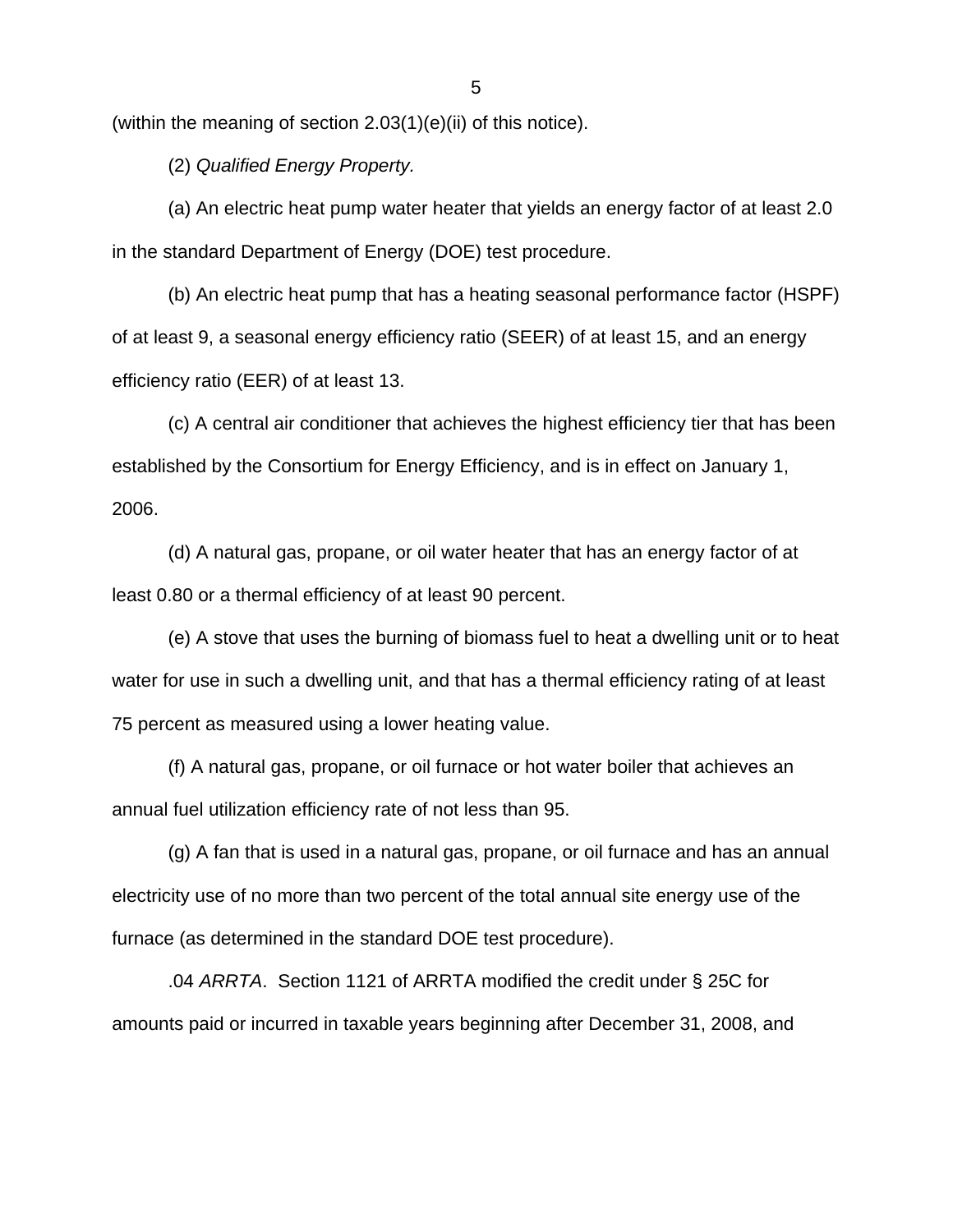extended the credit to apply to property that is placed in service in 2009 and 2010. Section 25C, as amended by ARRTA--

(1) Provides, with respect to property placed in service in 2009 and 2010, a credit against the tax imposed for the taxable year in an amount equal to 30 percent of the sum of--

(a) The amount paid or incurred by the taxpayer during the taxable year for qualified energy efficiency improvements, and

(b) The amount paid or incurred by the taxpayer during the taxable year for residential energy property expenditures;

(2) Limits the cumulative total of credits allowed for taxable years beginning in 2009 and 2010 to \$1,500 per taxpayer (credits allowed in, and unused credit limitations from, prior years are disregarded in applying this limitation); and

(3) Applies new energy efficiency standards for certain types of property (see sections 4.01 and 5.01 of this notice).

.05 *General Provision*s. Under all three of the acts, EPACT, EIEA, and ARRTA, the following provisions apply:

(1) *Requirements to Claim the Credi*t. A taxpayer may claim a credit under § 25C with respect to amounts paid or incurred for an item of property only if each of the following requirements is satisfied:

(a) The item is installed in or on a dwelling unit located in the United States and, at the time of installation, the dwelling unit is owned and used by the taxpayer as the taxpayer's principal residence (within the meaning of § 121). Thus, the credit is only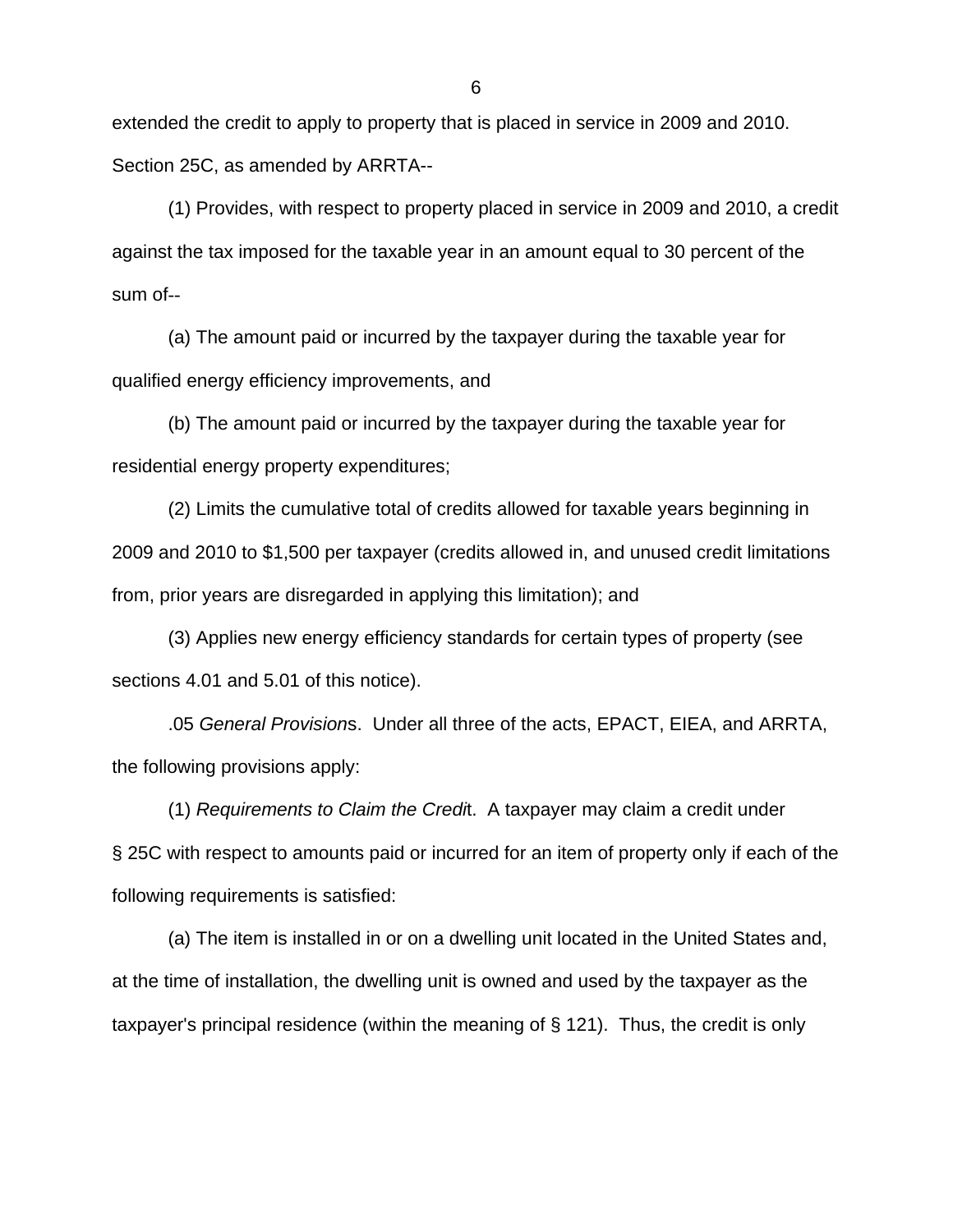available for existing homes. See § 45L for the credit applicable to new homes.

(b) The original use of the item commences with the taxpayer.

(c) In the case of a building envelope component described in section 2.03(1) or 4.01 of this notice, the component reasonably can be expected to remain in use for at least five years. For this purpose, a component will be treated as reasonably expected to remain in use for at least five years if the manufacturer offers, at no extra charge, at least a two-year warranty providing for repair or replacement of the component in the event of a defect in materials or workmanship. If the manufacturer does not offer such a warranty, all relevant facts and circumstances are taken into account in determining whether the component reasonably can be expected to remain in use for at least five years.

(2) *Time of Expenditure*. The credit is allowed for amounts paid or incurred by the taxpayer during the taxable year. Section  $25C(e)(1)$  incorporates §  $25D(e)(8)$ , relating to the time expenditures are treated as made. Accordingly, except as provided in section 2.03(1)(e) and (f) of this notice, expenditures will be treated as made for purposes of § 25C when the original installation of the property is complete or, in the case of reconstruction, when the original use of the reconstructed property begins. SECTION 3. REFERENCES TO THE INTERNATIONAL ENERGY CONSERVATION CODE

Manufacturers and taxpayers may treat any reference in this notice to the International Energy Conservation Code (IECC) as a reference to (1) the 2001 Supplement of the 2000 International Energy Conservation Code, (2) the 2004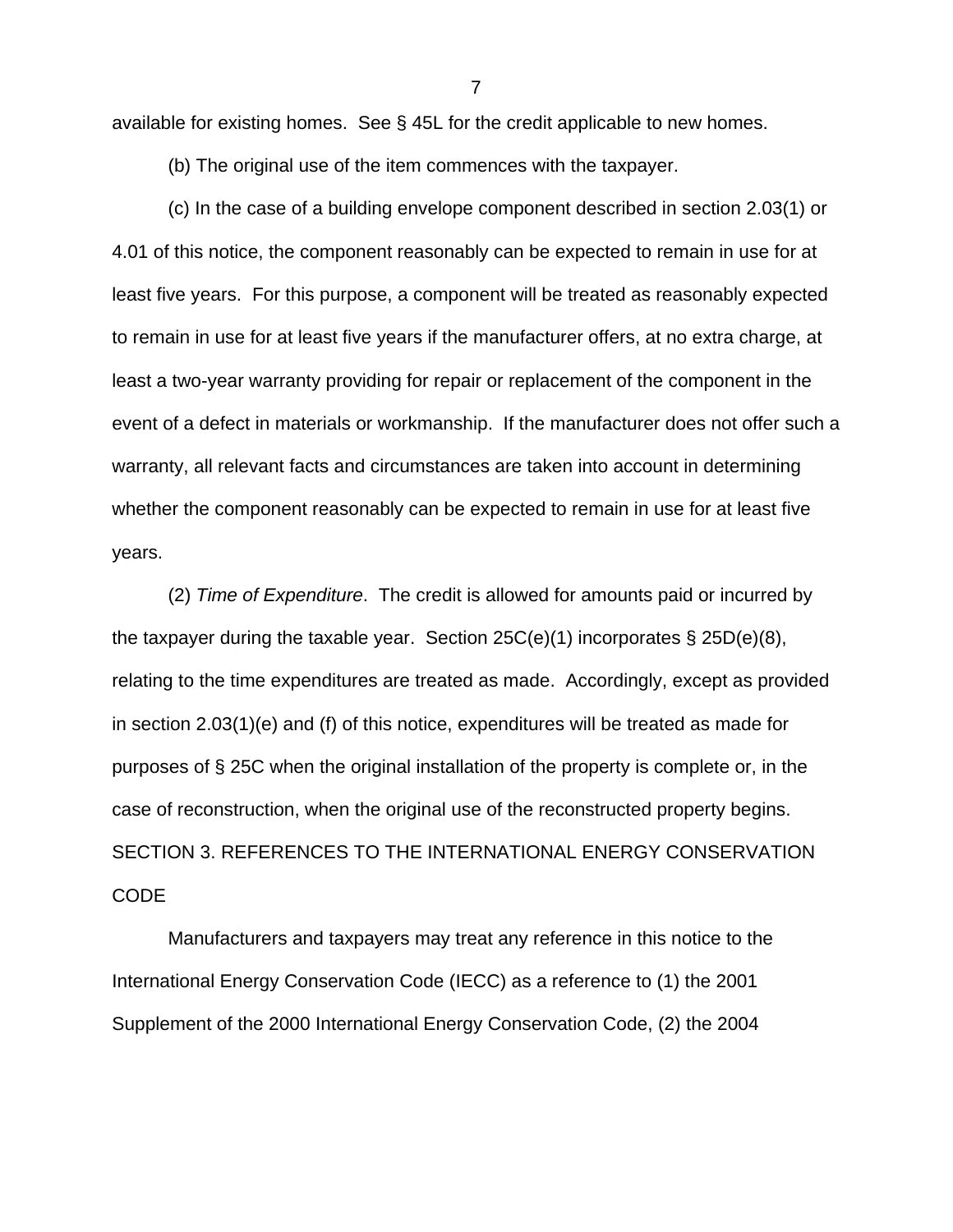Supplement of the 2003 International Energy Conservation Code, or (3) the 2009 International Energy Conservation Code (2009 IECC). However, a reference to the 2009 IECC is a reference only to the 2009 International Energy Conservation Code. SECTION 4. ELIGIBLE BUILDING ENVELOPE COMPONENTS

.01 Under ARRTA, an eligible building envelope component for a taxable year beginning after December 31, 2008, is a component that is placed in service on or before February 17, 2009, and is described in section 2.03(1) of this notice or a component that is placed in service after February 17, 2009, and is described below:

(1) *Insulation Material or System*. An insulation material or system (including any vapor retarder or seal to limit infiltration) that--

(a) Is specifically and primarily designed (within the meaning of section 4.03 of this notice) to reduce heat loss or gain of a dwelling unit when installed in or on the dwelling unit; and

(b) Meets the prescriptive criteria for such material or system established by the 2009 IECC, as such Code (including supplements) was in effect on February 17, 2009.

(2) *Exterior Window, Skylight, or Door*. An exterior window, skylight, or door (other than a storm window or storm door) that--

(a) Has a U factor and Solar Heat Gain Coefficient (SHGC) of 0.30 or below; and

(b) Meets the prescriptive criteria for such component established by the IECC.

(3) *Storm Window*. A storm window that, in combination with the exterior window over which it is installed--

(a) Has a U factor and SHGC of 0.30 or below; and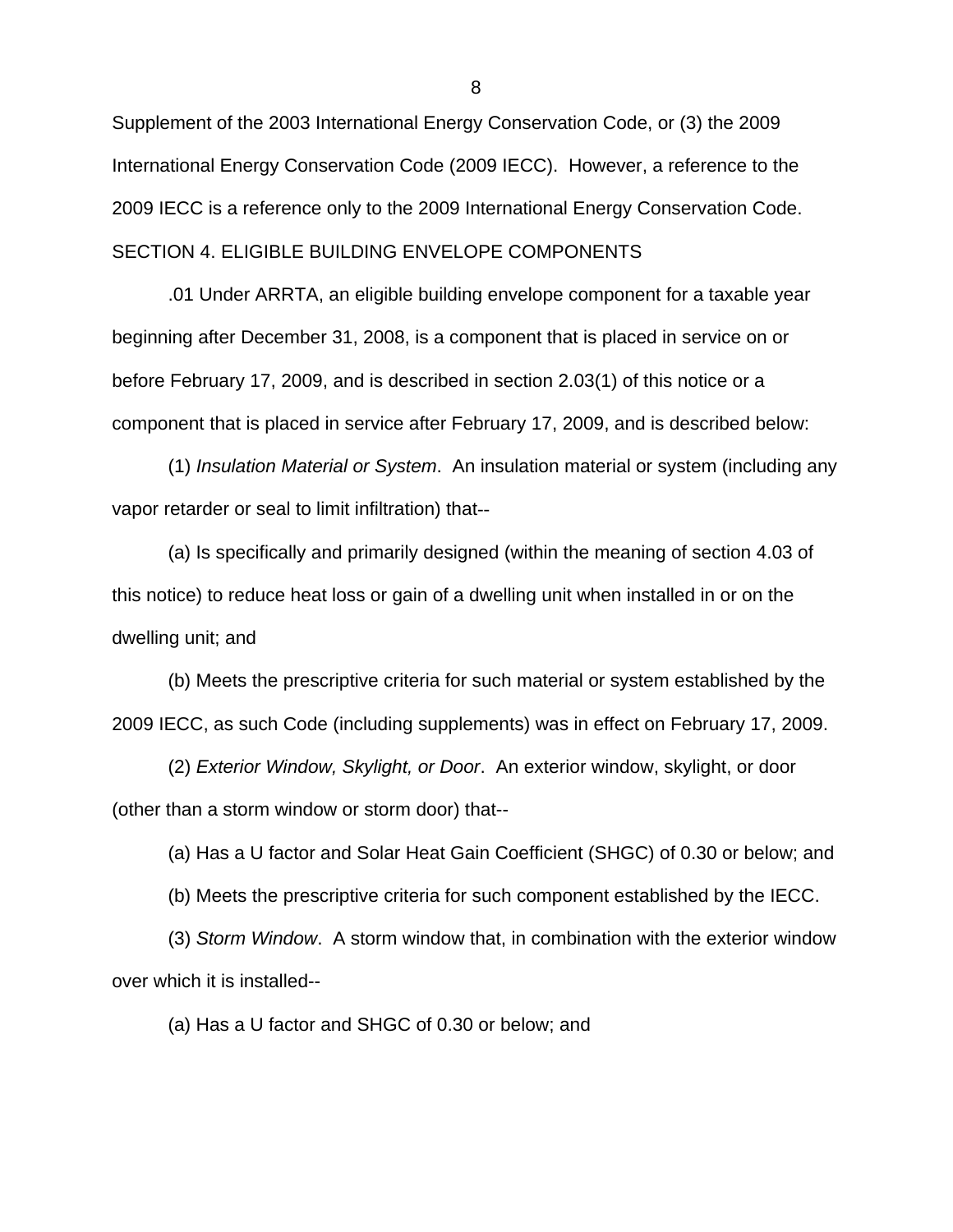(b) Meets the prescriptive criteria for such component established by the IECC.

(4) *Storm Door*. A storm door that, in combination with the exterior door over which it is installed--

(a) Has a U factor and SHGC of 0.30 or below; and

(b) Meets the prescriptive criteria for such component established by the IECC.

(5) *Metal Roof*. Any metal roof described in section 2.03(1)(e) of this notice (ARRTA did not change the efficiency standard for a metal roof).

(6) *Asphalt Roof*. Any asphalt roof described in section 2.03(1)(f) of this notice (ARRTA did not change the efficiency standard for an asphalt roof).

.02 *Installation Costs*. With respect to eligible building envelope components, the credit is allowed only for amounts paid or incurred to purchase the components. The credit is not allowed for amounts paid or incurred for the onsite preparation, assembly, or original installation of the components.

.03 *Specifically and Primarily Designed*. A component is not specifically and primarily designed to reduce heat loss or gain of a dwelling unit if it provides structural support or a finished surface, as in the case of drywall or siding. In addition, a component is not specifically and primarily designed to reduce heat loss or gain of a dwelling unit if its principal purpose is to serve any function unrelated to the reduction of heat loss or gain. For purposes of the preceding sentence, the principal purpose of a component is to serve functions unrelated to the reduction of heat loss or gain if--

(1) Production costs attributable to features other than those that reduce heat loss or gain exceed production costs attributable to features that reduce heat loss or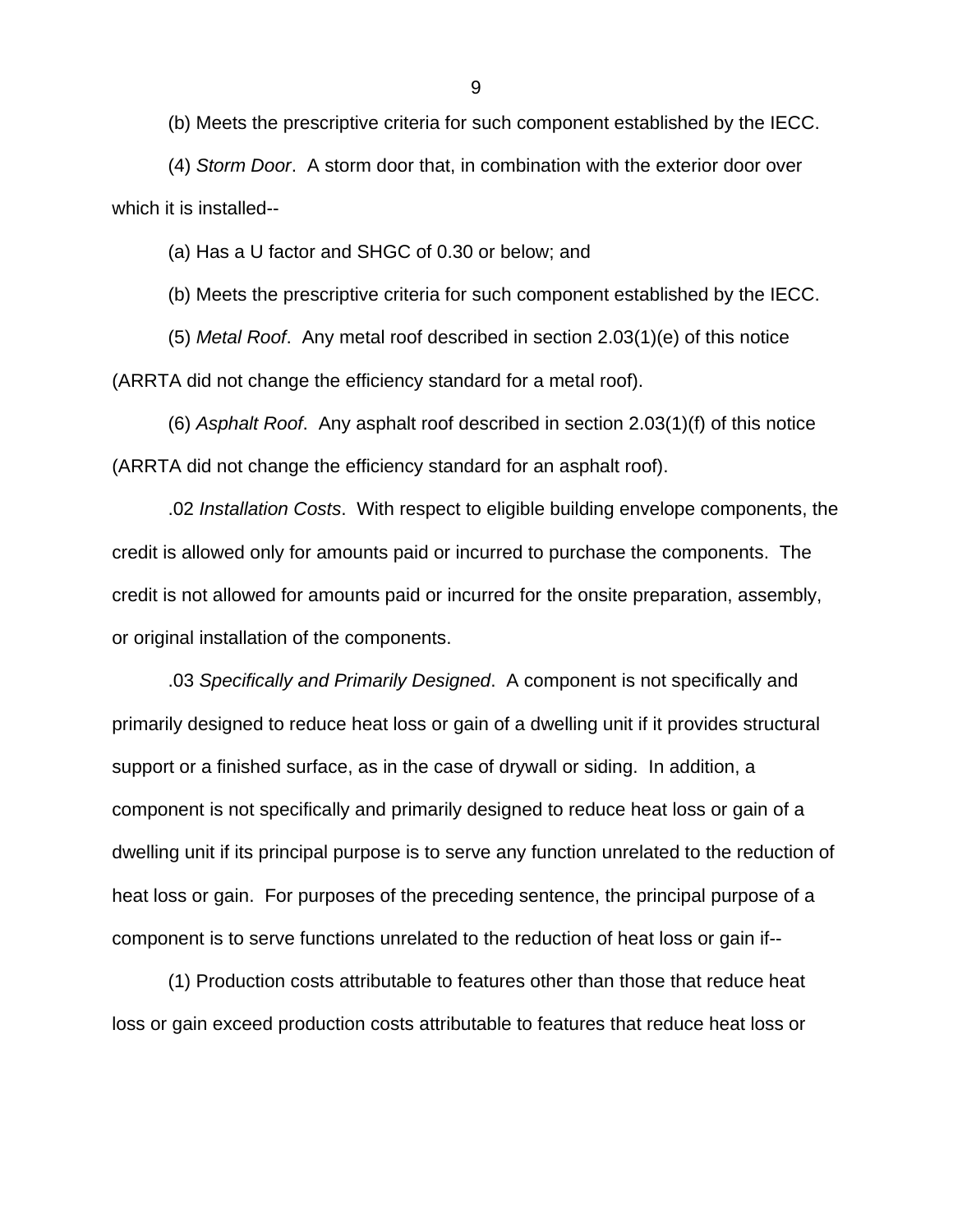gain; or

(2) The facts and circumstances otherwise establish that the component's principal purpose is to serve a function other than the reduction of heat loss or gain. SECTION 5. QUALIFIED ENERGY PROPERTY

.01 Under ARRTA, qualified energy property for a taxable year beginning after December 31, 2008, is property that is placed in service on or before February 17, 2009, and is described in section 2.03(2) of this notice or property that is placed in service after February 17, 2009, and is described below:

(1) *Electric Heat Pump Water Heater*. An electric heat pump water heater described in section 2.03(2)(a) of this notice (ARRTA did not change the efficiency standard for an electric heat pump water heater).

(2) *Electric Heat Pump*. An electric heat pump that achieves the highest efficiency tier established by the Consortium for Energy Efficiency, as in effect on January 1, 2009.

(3) *Central Air Conditioner*. A central air conditioner that achieves the highest efficiency tier established by the Consortium for Energy Efficiency, as in effect on January 1, 2009.

(4) *Natural Gas, Propane, or Oil Water Heater*. A natural gas, propane, or oil water heater that has an energy factor of at least 0.82 or a thermal efficiency of at least 90 percent.

(5) *Biomass-Burning Stove*. A biomass-burning stove described in section 2.03(2)(e) of this notice (the retroactive clarifying change ARRTA made to the efficiency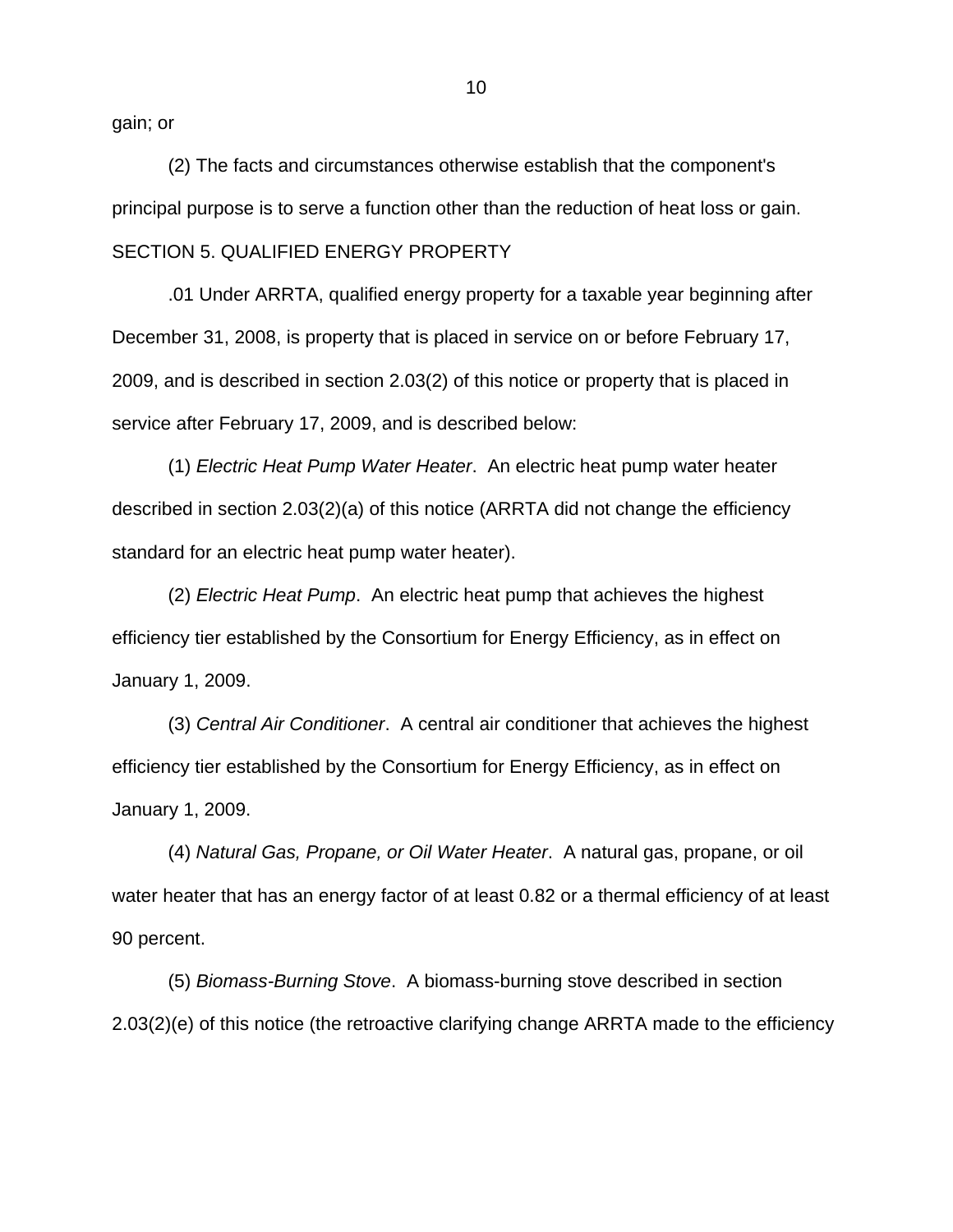standard for a stove that burns biomass is reflected in section 2.03(2)(e)).

(6) *Natural Gas Furnace*. A natural gas furnace described in section 2.03(2)(f) of this notice (ARRTA did not change the efficiency standard for a natural gas furnace).

(7) *Natural Gas Hot Water Boiler*. A natural gas hot water boiler that achieves an annual fuel utilization efficiency rate of not less than 90.

(8) *Propane Furnace*. A propane furnace described in section 2.03(2)(f) of this notice (ARRTA did not change the efficiency standard for a propane furnace).

(9) *Propane Hot Water Boiler*. A propane hot water boiler that achieves an annual fuel utilization efficiency rate of not less than 90.

(10) *Oil Furnace*. An oil furnace that achieves an annual fuel utilization efficiency rate of not less than 90.

(11) *Oil Hot Water Boiler*. An oil hot water boiler that achieves an annual fuel utilization efficiency rate of not less than 90.

(12) *Advanced Main Air Circulating Fan*. A fan described in section 2.03(2)(g) of this notice (ARRTA did not change the efficiency standard for a fan).

.02 *Installation Costs*. For qualified energy property, the credit is allowed only for amounts paid or incurred to purchase qualified energy property and for expenditures for labor costs properly allocable to the onsite preparation, assembly, or original installation of the property.

.03 *Natural Gas, Propane, or Oil Furnace with an Advanced Main Air Circulating Fan*. If a natural gas, propane, or oil furnace is qualified energy property, the entire amount paid or incurred to purchase and install the furnace, including any costs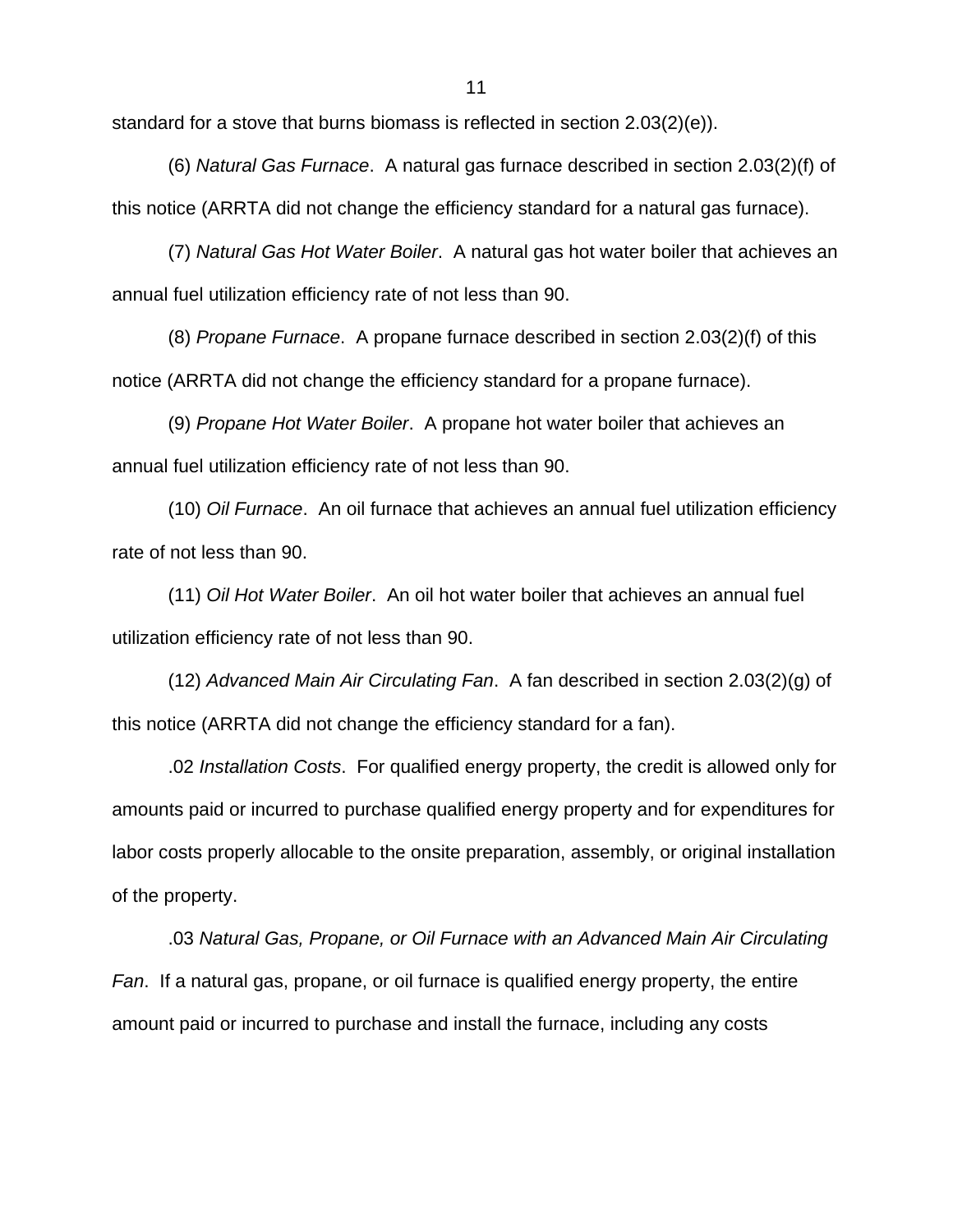attributable to the furnace's main air circulating fan, are taken into account in determining the amount of the credit under § 25C. If the furnace is not qualified energy property, but the furnace's main air circulating fan is qualified energy property, only the amount paid or incurred to purchase and install the fan are taken into account in determining the amount of the credit under § 25C. In such a case--

(1) The amount paid or incurred to purchase and install the main air circulating fan may be determined by any method that reasonably allocates costs between the fan and other components of the furnace;

(2) The manufacturer of the furnace may determine, using any reasonable method, the percentage of the cost of the furnace that is allocable to the fan and inform taxpayers of the percentage in the certification it provides under section 6 of this notice; and

(3) A taxpayer may treat this percentage of the total amount paid or incurred to purchase and install the furnace as the amount paid or incurred to purchase and install the advanced main air circulating fan.

.04 *Geothermal Heat Pump Property*. The credit under § 25D for geothermal heat pump property expenditures in taxable years beginning after December 31, 2007, is described in Notice 2009-41, 2009-19 I.R.B. 933.

### SECTION 6. MANUFACTURER'S CERTIFICATION

.01 *Requirements Applicable to Manufacturer*. The manufacturer of a building envelope component or energy property may certify to a taxpayer that the component is an eligible building envelope component or that the energy property is qualified energy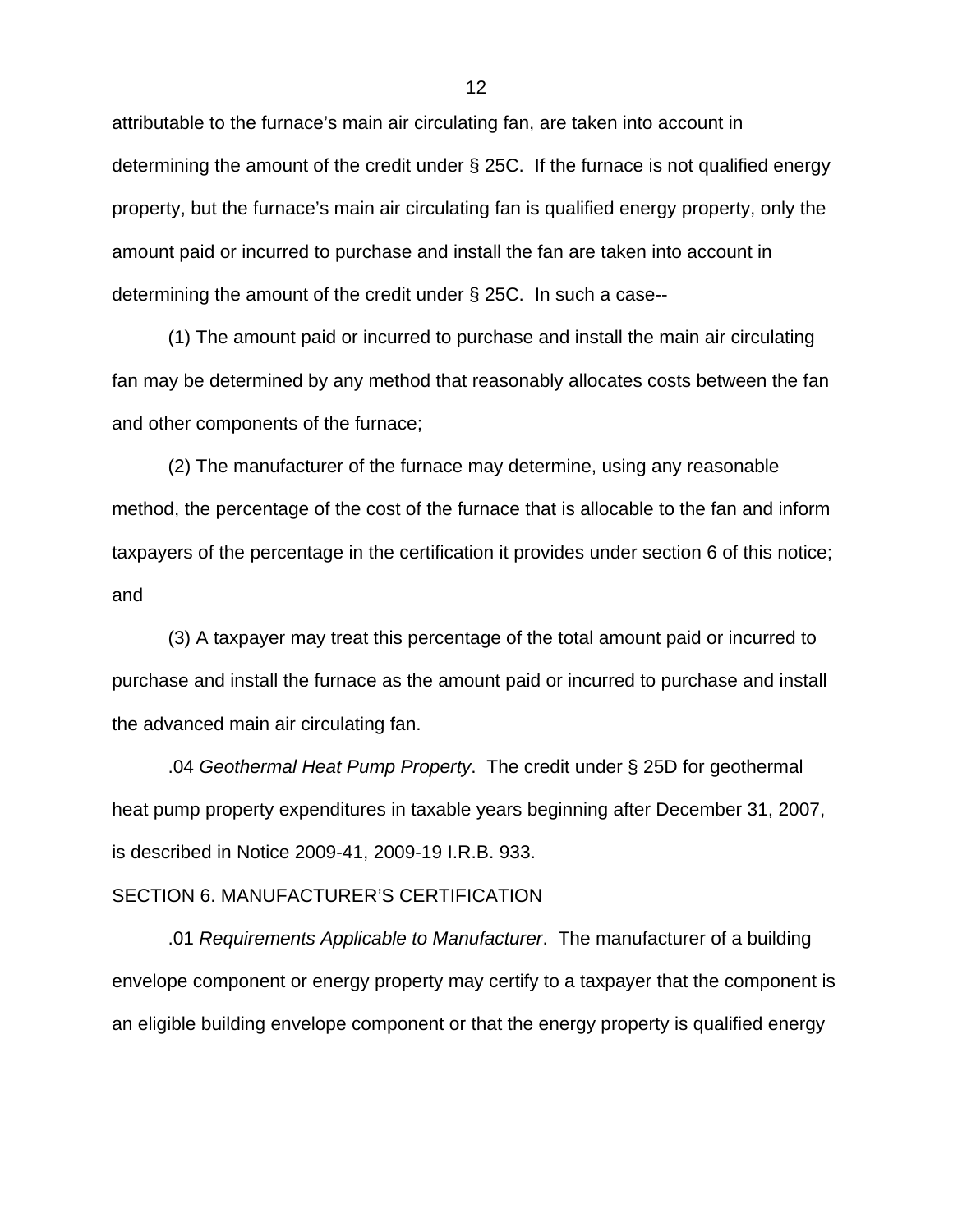property by providing the taxpayer with a certification statement that satisfies the requirements of sections 6.04, 6.05 and 6.06 of this notice. The certification statement may be provided by including a written copy of the statement with the packaging of the component or property, in printable form on the manufacturer's website, or in any other manner that will permit the taxpayer to retain the certification statement for tax recordkeeping purposes.

.02 *Taxpayer Reliance*. Except as provided in sections 6.03 and 6.08 of this notice, a taxpayer may rely on a manufacturer's certification that a building envelope component is an eligible building envelope component or that energy property is qualified energy property. A taxpayer is not required to attach the certification statement to the return on which the credit is claimed. However, § 1.6001-1(a) of the Income Tax Regulations requires that a taxpayer maintain such books and records as are sufficient to establish the entitlement to, and amount of, any credit claimed by the taxpayer. Accordingly, a taxpayer claiming a credit for an eligible building envelope component or qualified energy property should retain the certification statement as part of the taxpayer's records for purposes of § 1.6001-1(a).

.03 *Reliance Permitted Only for Installation Consistent with Certification*. A taxpayer may rely on a manufacturer's certification in the case of a building envelope component only if the building envelope component is installed in a manner that is consistent with the manufacturer's certification. For example, in the case of a storm window (or door), a taxpayer may rely on the manufacturer's certification only if the component is installed over an exterior window (or door) of a class identified in the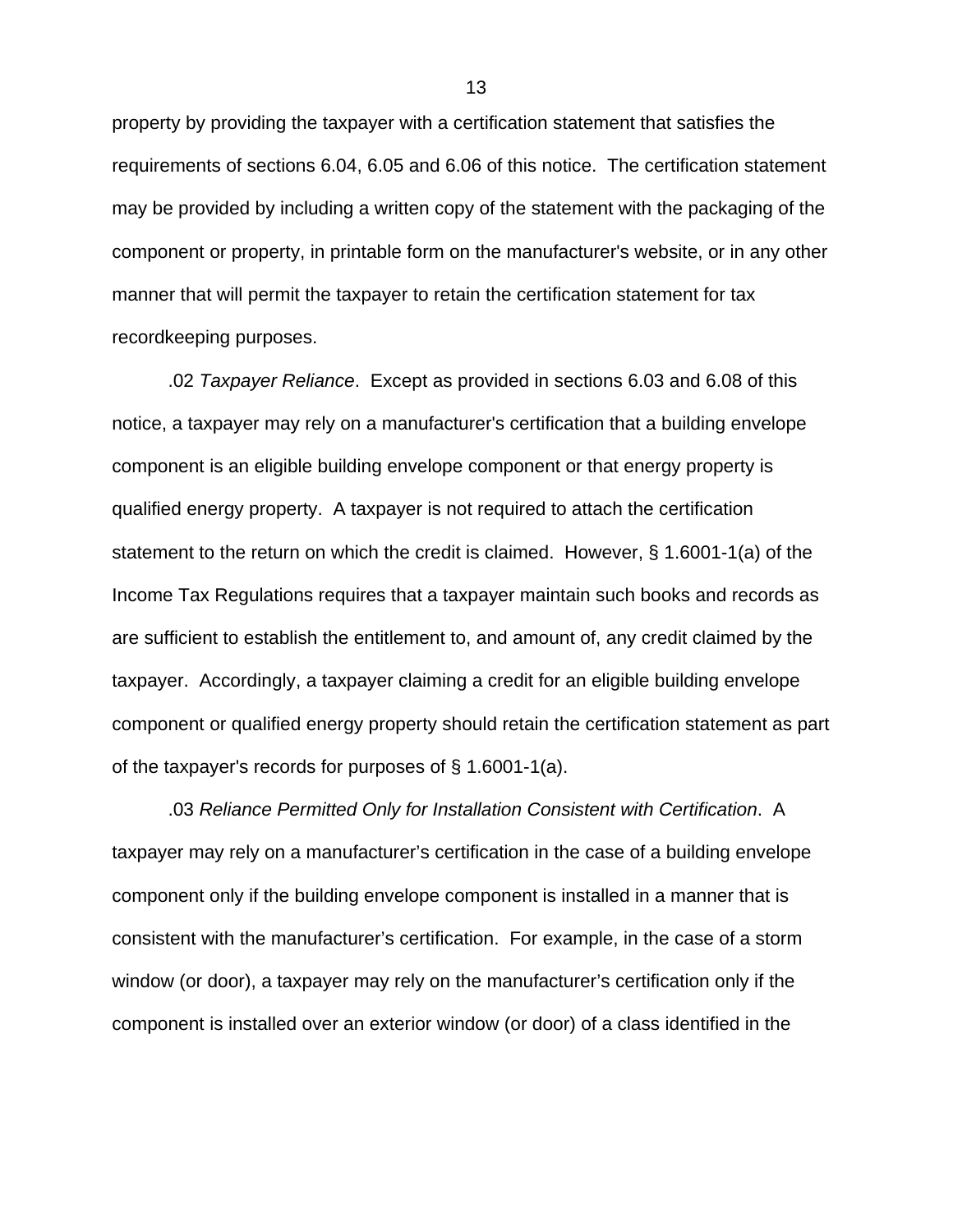certification statement as one which in combination with the storm window (or door) has a U factor and SHGC of 0.30 or below.

.04 *Content of Manufacturer's Certification; Required Information.* A manufacturer's certification must contain the following information:

(1) The name and address of the manufacturer.

(2) Identification of the class of eligible building envelope component as listed in section 4.01 of this notice or the class of qualified energy property as listed in section 5.01 of this notice in which the component or property is included.

(3) The make, model number, and any other appropriate identifiers of the component or property.

(4) A statement that the component is an eligible building envelope component as defined in section 4.01 of this notice or the property is qualified energy property as defined in section 5.01 of this notice. In the case of a certification provided after June 1, 2009, this statement may be provided only for components that are eligible building envelope components and property that is qualified energy property under the rules applicable to components and property placed in service after February 17, 2009.

.05 *Content of Manufacturer's Certification; Specific Information*. A manufacturer's certification statement must contain any of the following statements that are applicable:

(1) In the case of an exterior window, skylight, or door (other than a storm window or storm door), a statement that the exterior window, skylight, or door has a U factor and SHGC of 0.30 or below.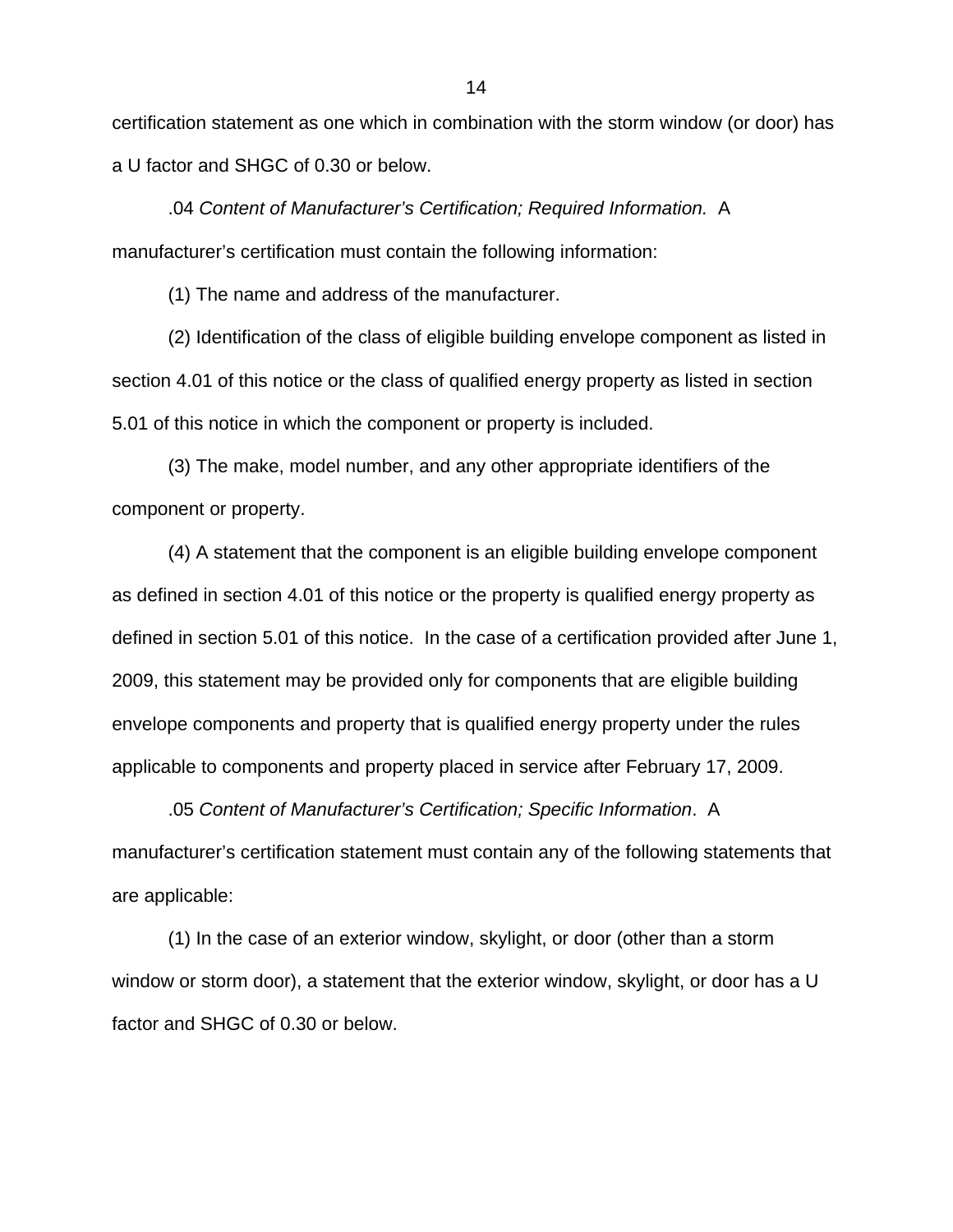(2) In the case of a storm window, the classes of exterior window (e.g., single pane; double pane, clear glass; double pane, Low-E coating) over which the storm window may be installed and that, in combination with the storm window, will have a U factor and SHGC of 0.30 or below.

(3) In the case of a storm door, the classes of exterior door (e.g., 1-3/4" insulated steel, 50 percent or less glazing, double pane, clear glass) over which the storm door may be installed and that, in combination with the storm door, will have a U factor and SHGC of 0.30 or below.

.06 *Content of Manufacturer's Certification; Required Declaration*.

A manufacturer's certification statement must contain a declaration, signed by a person currently authorized to bind the manufacturer in these matters, in the following form:

"Under penalties of perjury, I declare that I have examined this certification statement, and to the best of my knowledge and belief, the facts are true, correct, and complete."

.07 *Manufacturer's Records*. A manufacturer that certifies to a taxpayer that a component is an eligible building envelope component or that property is qualified energy property must retain in its records documentation establishing that the component or property satisfies the applicable conditions of section 4.01 or 5.01 of this notice. In the case of an exterior window, the manufacturer must retain a record of its National Fenestration Rating Council rating. If a manufacturer certifies the percentage of the cost of the furnace allocable to an advanced main air circulating fan, the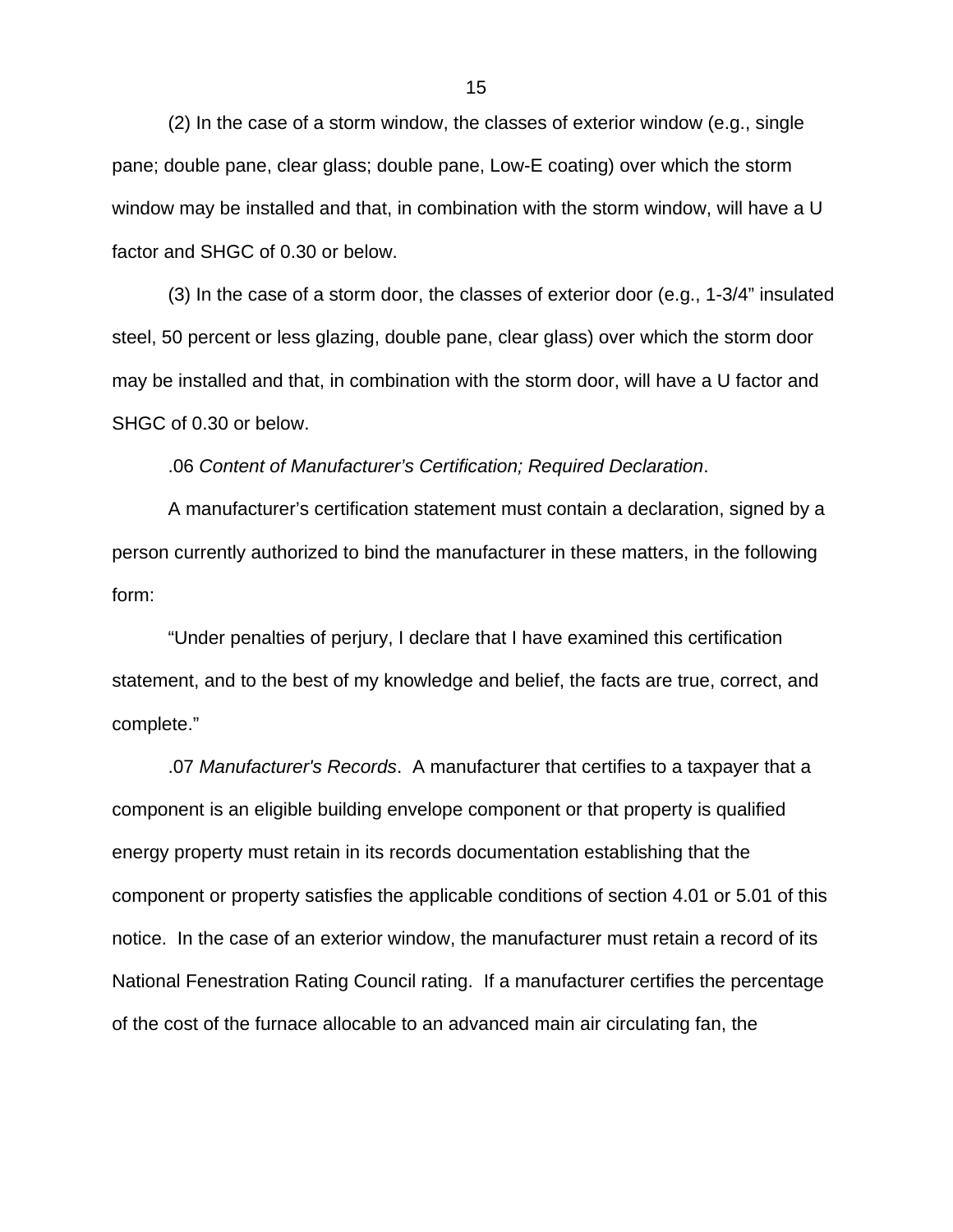manufacturer must maintain in its records the basis for such allocation. The manufacturer must, upon request, make such documentation available for inspection by the Service.

.08 *Effect of Erroneous Certification or Failure to Satisfy Documentation Requirements*. The Service may, upon examination (and after any appropriate consultation with the DOE or Environmental Protection Agency (EPA)), determine that a component that has been certified under this section is not an eligible building envelope component or that property that has been certified under this section is not qualified energy property. In that event, or if the manufacturer of the component or property fails to satisfy the requirements relating to documentation in section 6.07 of this notice, the manufacturer's right to provide a certification on which future purchasers of the component or property can rely will be withdrawn, and taxpayers purchasing the component or property after the date on which the Service publishes an announcement of the withdrawal may not rely on the manufacturer's certification. Taxpayers may continue to rely on the certification for a component or property purchased on or before the date on which the announcement of the withdrawal is published (including in cases in which the component or property is not installed and the credit is not claimed until after the announcement of the withdrawal is published). Manufacturers are reminded that an erroneous certification statement may result in the imposition of penalties--

(1) Under § 7206 for fraud and making false statements; and

(2) Under § 6701 for aiding and abetting an understatement of tax liability (in the amount of \$1,000 per return on which a credit is claimed in reliance on the certification).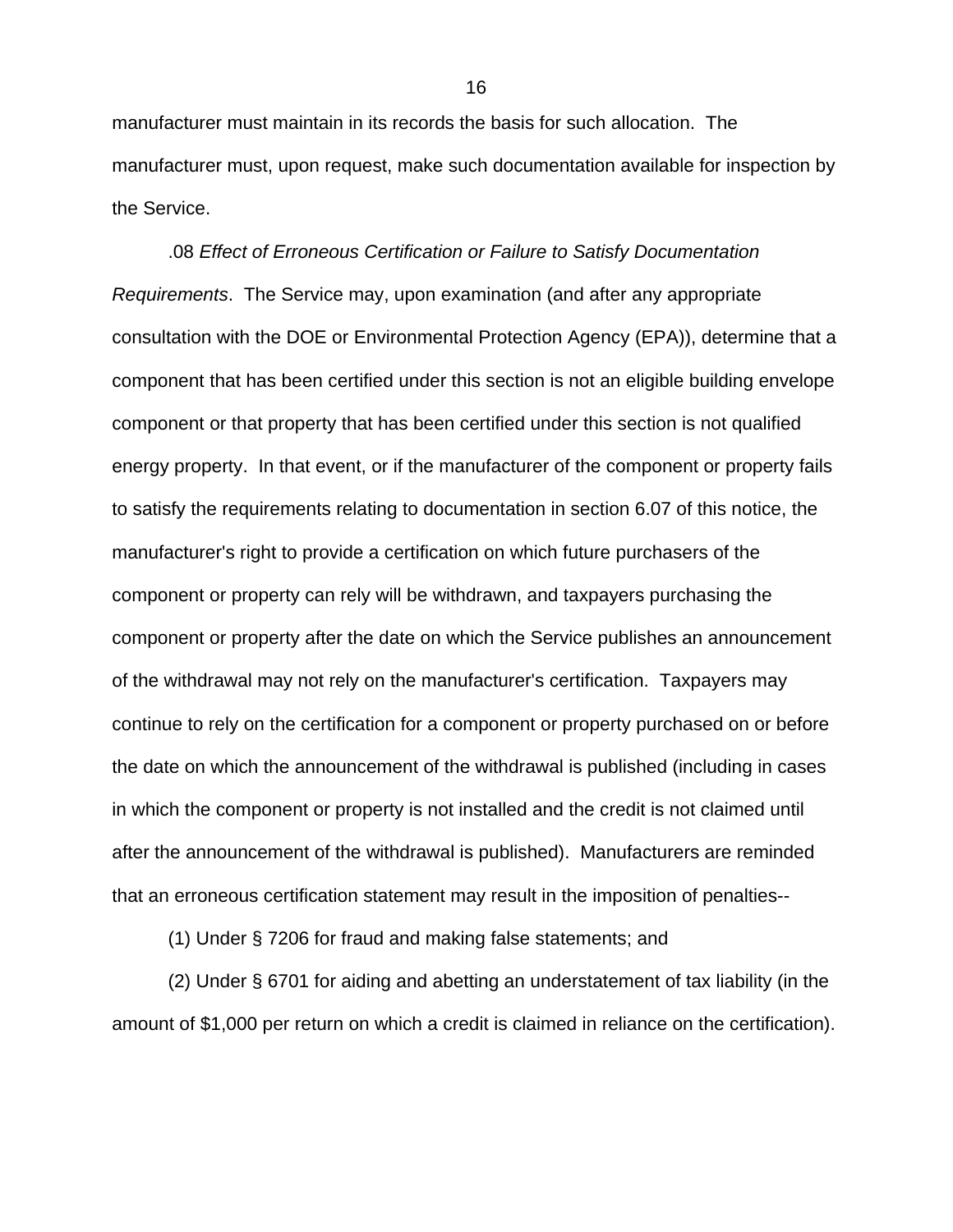.09 *Availability of Certification Information*. Manufacturers are encouraged to provide a listing of eligible building envelope components and qualified energy property and applicable certification information on their websites to facilitate taxpayer identification of qualified components and energy property.

.10 *Special Rule for Energy Star*. The Energy Star label designates that the product has met energy efficiency guidelines set by the EPA and the DOE. Not all Energy Star labeled building envelope components qualify for the tax credit under § 25C. The component must meet the definition of an eligible building envelope component in § 25C. Taxpayers can no longer rely on an Energy Star label in claiming the § 25C credit for exterior windows and skylights placed in service after the enactment of the ARRTA. Similarly, an Energy Star label does not establish that a product is qualified energy property. The product must meet the definition of qualified energy property in § 25C.

# SECTION 7. EFFECTIVE DATES AND TRANSITION RULES.

.01 For amounts that are paid or incurred in taxable years beginning after December 31, 2008, with respect to property placed in service in calendar years 2009 and 2010, including amounts paid or incurred for property placed in service before February 18, 2009, the credit is computed in accordance with sections 2.04(1) and (2) of this notice.

.02 The efficiency standards listed for EIEA in section 2.03 of this notice apply to property placed in service before February 18, 2009, and the efficiency standards listed for ARRTA in sections 4.01 and 5.01 of this notice apply to property placed in service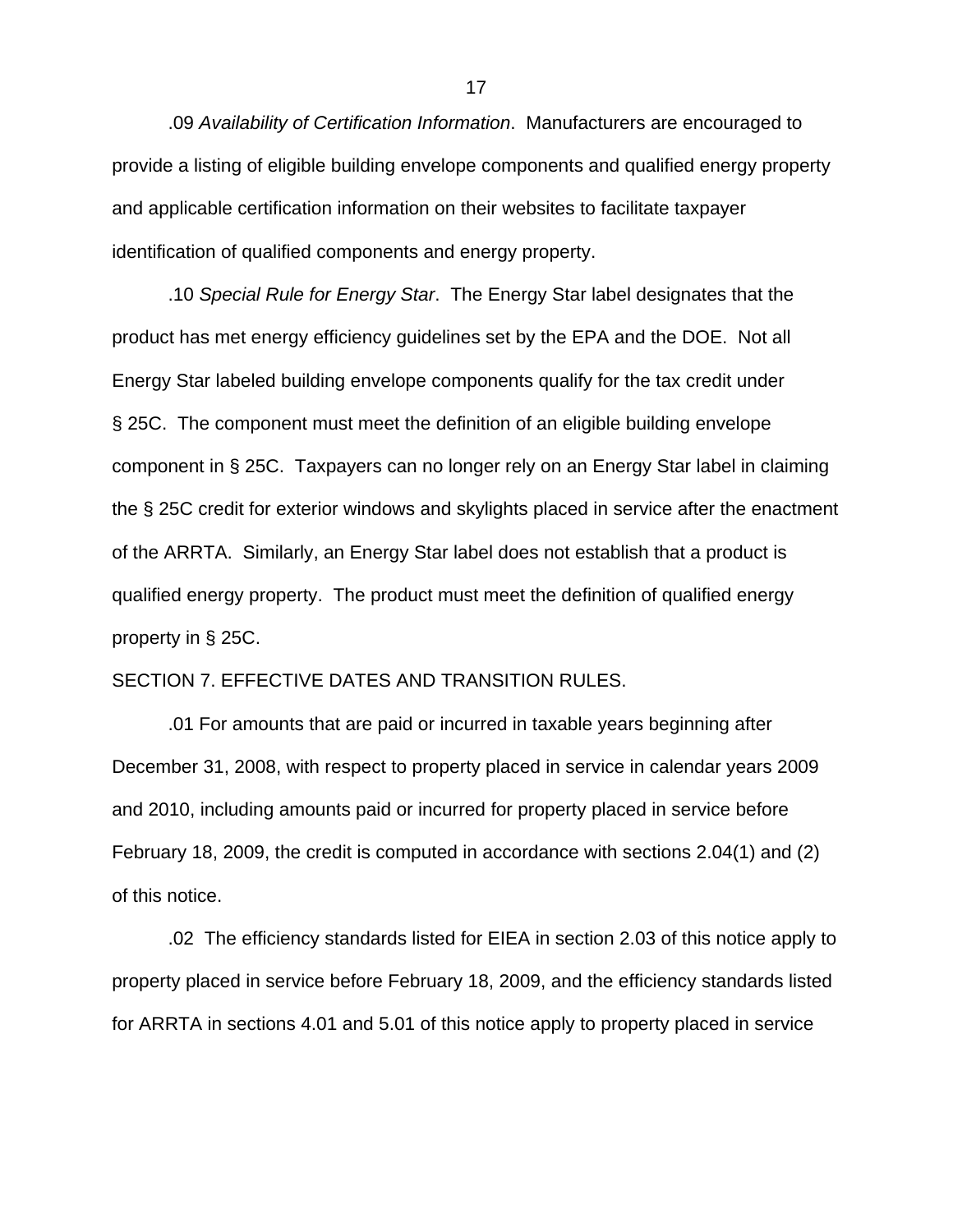after February 17, 2009.

.03 In the case of amounts paid or incurred before June 1, 2009, for property placed in service after February 17, 2009, taxpayers may rely on:

(1) An Energy Star label for exterior windows and skylights, rather than on a manufacturer's certification statement, in claiming the § 25C credit, if the window or skylight is installed in the region identified on the label;

(2) A manufacturer's certification issued before February 18, 2009, that is made in accordance with Notice 2006-26, as clarified by Notice 2006-53; or

(3) A manufacturer's certification made in accordance with the procedures of Notice 2006-26, as clarified by Notice 2006-53, for certifications issued after February 17, 2009, provided that the manufacturer's certification statement clearly indicates that the item complies with the efficiency standards contained in ARRTA.

.04 For amounts that are paid or incurred in taxable years beginning before December 31, 2008, with respect to property placed in service in calendar year 2009, the credit is computed in accordance with section 2.02 of this notice.

## SECTION 8. PAPERWORK REDUCTION ACT

The collection of information contained in this notice has been reviewed and approved by the Office of Management and Budget in accordance with the Paperwork Reduction Act (44 U.S.C. 3507) under control number 1545-1989.

An agency may not conduct or sponsor, and a person is not required to respond to, a collection of information unless the collection of information displays a valid OMB control number.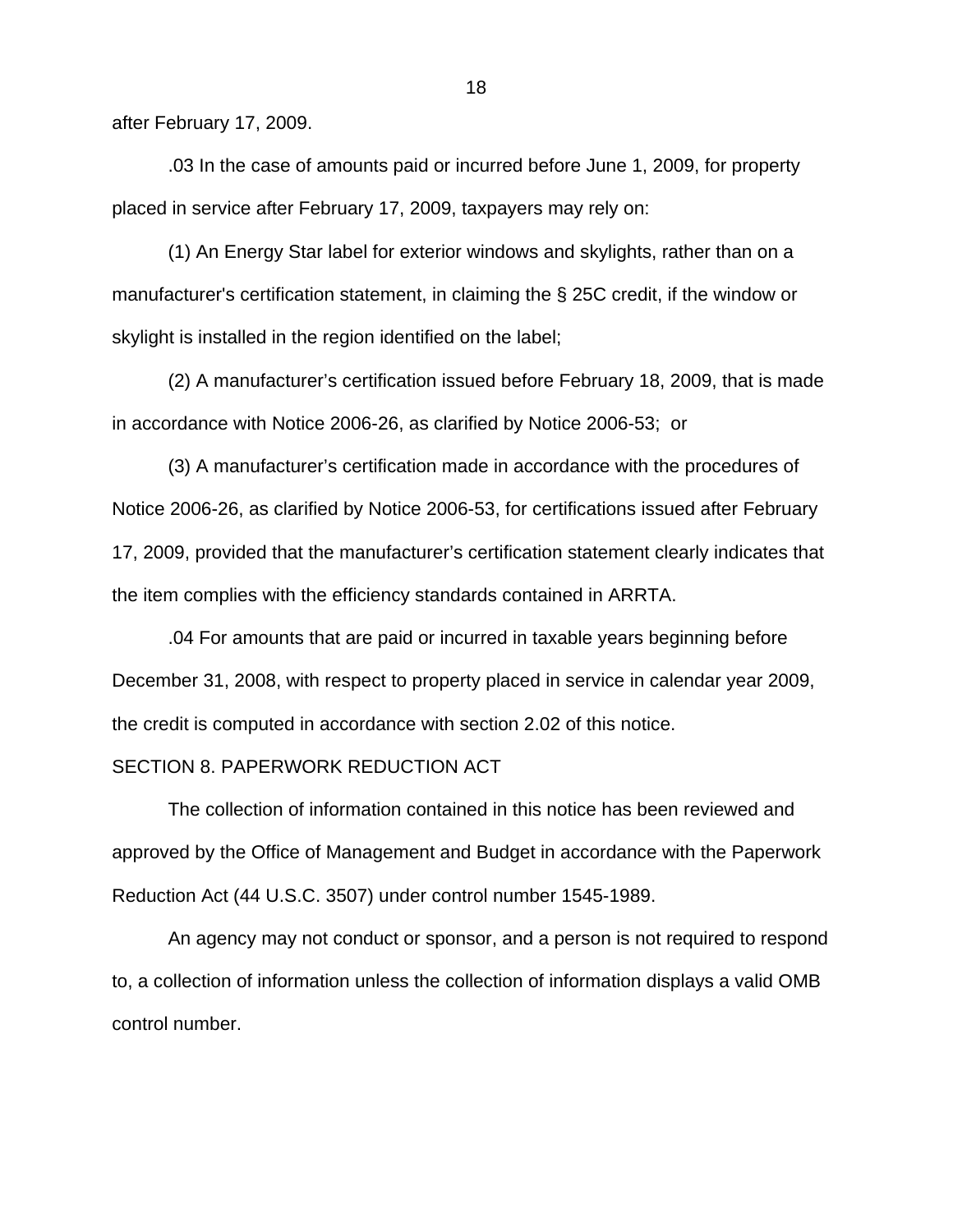The collections of information in this notice are in section 6. This information is required to be collected and retained in order to ensure that property meets the requirements for the nonbusiness energy credit under § 25C. This information will be used to determine whether the property for which manufacturers provide certifications is property that qualifies for the credit. The collection of information is required to obtain a benefit from manufacturers' certification statements that property qualifies for the credit. The likely respondents are corporations, partnerships, and individuals.

The estimated total annual reporting burden is 350 hours.

The estimated annual burden per respondent varies from 2 hours to 3 hours, depending on individual circumstances, with an estimated average burden of 2.5 hours to complete the requests for certification required under this notice. The estimated number of respondents is 140.

The estimated annual frequency of responses is on occasion.

Books or records relating to a collection of information must be retained as long as their contents may become material in the administration of any Internal Revenue law. Generally, tax returns and tax return information are confidential, as required by 26 U.S.C. 6103.

### SECTION 9. EFFECT ON OTHER DOCUMENTS

This notice supersedes Notice 2006-26, as clarified by Notice 2006-53, which was modified by Notice 2006-71, 2006-2 C.B. 316.

## SECTION 10. DRAFTING INFORMATION

The principal author of this notice is Martha S. McRee of the Office of Associate